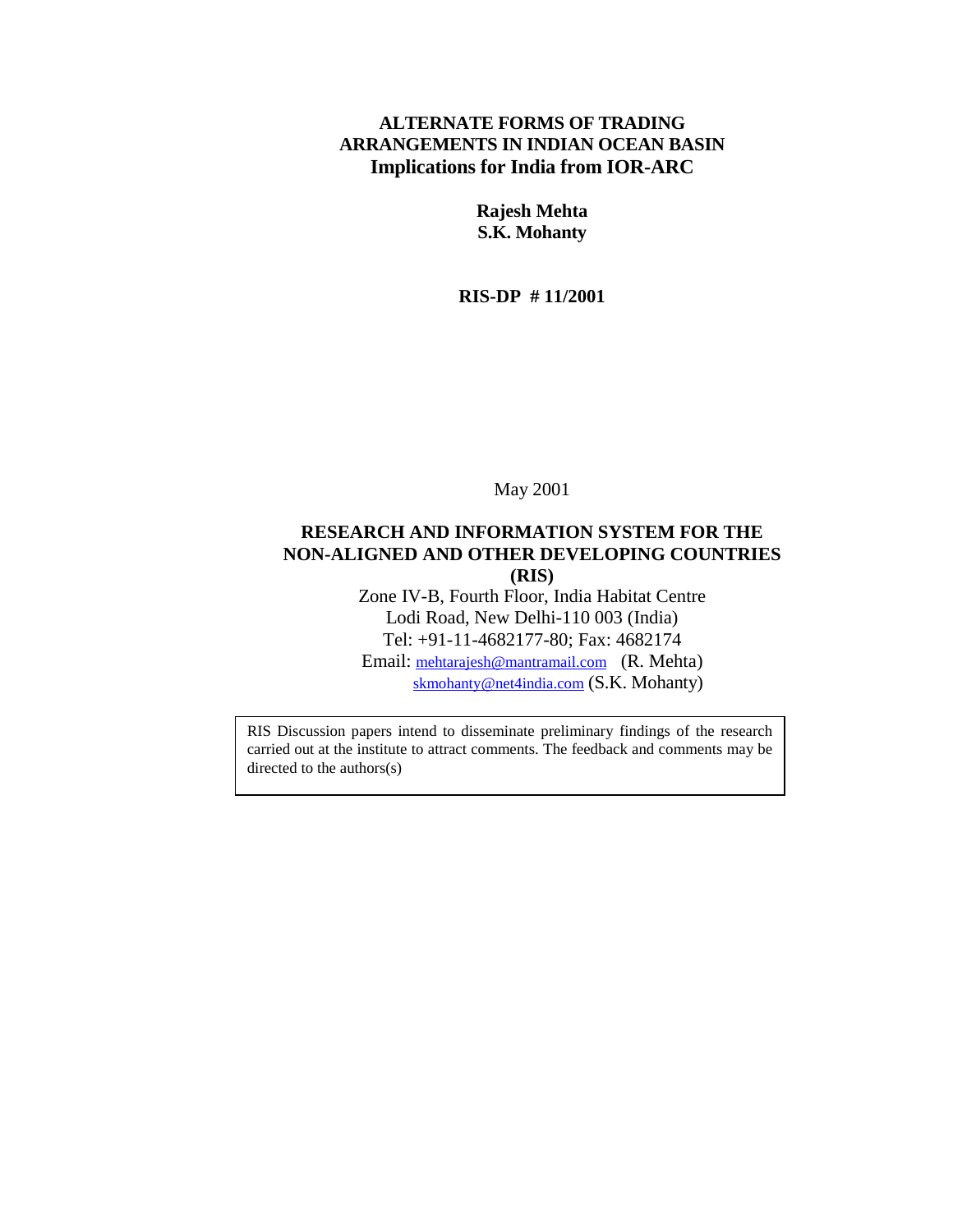## **ALTERNATE FORMS OF TRADING ARRANGEMENTS IN INDIAN OCEAN BASIN: Implications for India from IOR-ARC\***

**Rajesh Mehta\*\* S.K. Mohanty\*\***

### I. **INTRODUCTION**

Substantive steps towards economic co-operation in Indian Ocean Basin are of comparatively recent origin, beginning with the agreement of the seven countries about the launching of the Indian Ocean Rim Association for Regional Co-operation (IOR-ARC) in September 1996.

The idea of the formation of the Indian Ocean community was first mooted by the Foreign Minister of South Africa Mr. Pick Botha in 1990, and the thought was well received by number of countries including India, Mauritius and Australia. Later other countries, namely Oman, Singapore and Kenya, joined the forum in supporting the notion of forming a regional economic co-operation in the Afro-Asia-Australasia region. These seven countries including South Africa formed the 'core' group, which took the initiative in formalising an economic area in the Indian Ocean Basin.

Since early 1990s, several initiatives have been made towards evolving a viable economic area among the countries in the vast stretch of the Indian Ocean Region (IOR). The support of various Governments to the idea of the formation of the region at the formative stage, had provided impetus to various organisations and institutions, which in turn, proliferated activities in the region in holding seminars, consultative meetings and initiating studies to gauge the potentials of the proposed economic area.

In these meetings, various contentious issues were discussed, and consensus approach was adopted to resolve some of the outstanding issues. Among others, the membership issue was figured

 \* An earlier version of this paper was presented at the International Convention on *Africa 2000*, organised by Indian Society for Afro-Asian Studies (ISAAS), New Delhi. Authors are thankful to Dr Dharmpal and other participants of the convention for helpful comments. \*\* Research and Information System for the Non Aligned and other Developing Countries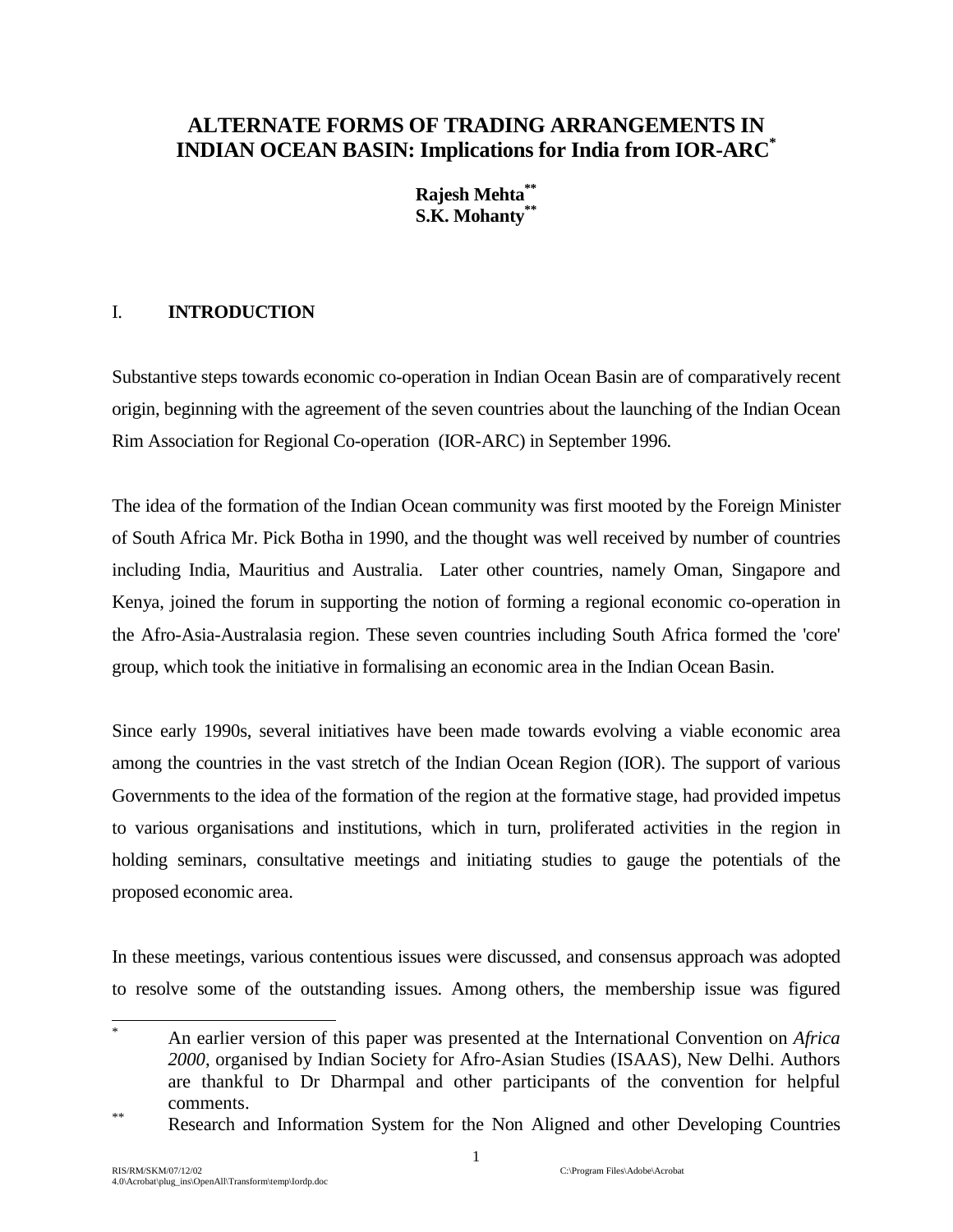prominently in all these meetings. While some of the participating countries pleaded for giving a relatively wider coverage to the regional forum, others had favoured a smaller group to start with. It was argued that a bigger group (of countries) would create a large market, which might facilitate voluminous flow of goods and services, and attract inflow of investment from within and outside the region. But the region may loose this opportunity when the size of the economic group becomes small. On the contrary, the opposite view stressed that a large economic group is not only operationally unmanageable but also capable of making the organisation non-starter even before its inception. Therefore the group should be small and economically viable to start with, and others may join the forum latter when the group start yielding positive results. After several rounds of discussion, it was decided in 1996 that each 'core country' would nominate name of another county for membership in the new forum, and in the process, name of seven new countries, namely Indonesia, Malaysia, Madagascar, Mozambique, Sri Lanka, Tanzania and Yemen, were added to the existing list of seven 'core countries'. The charter of the new regional forum was formally agreed upon by the Member countries, and the IOR-ARC finally came into existence in early 1997.

One of the main objectives of the charter is to promote sustained growth and balanced development by formulating projects for economic co-operation relating to trade facilitation, promotion and liberalisation; promotion of foreign investment; scientific and technological exchanges; tourism; movement of natural persons and services; and development of infrastructure and human resources.

The council of ministers of the association is the apex body, which meets once in two years. The first meeting was held in Mauritius in March 1997. The second meeting was held in March 1999 in Maputo. In the second meeting the membership of IOR-ARC was increase to 19 by adding five more IOR countries, namely, Bangladesh, Iran, Seychelles, Thailand and United Arab Emirates (UAE). Although the total size of the membership is 19, the analysis is presented in this paper for 14 member states only.

In the ministerial meetings and other forums, number of other issues were also discussed for evolving action plans for the coming years. Among the issues which figured prominently in the deliberations were: form of the trading arrangement, business facilitation issues specifically the regulatory environment, currency convertibility, trade promotion, investment facilitation and

 $\overline{\phantom{a}}$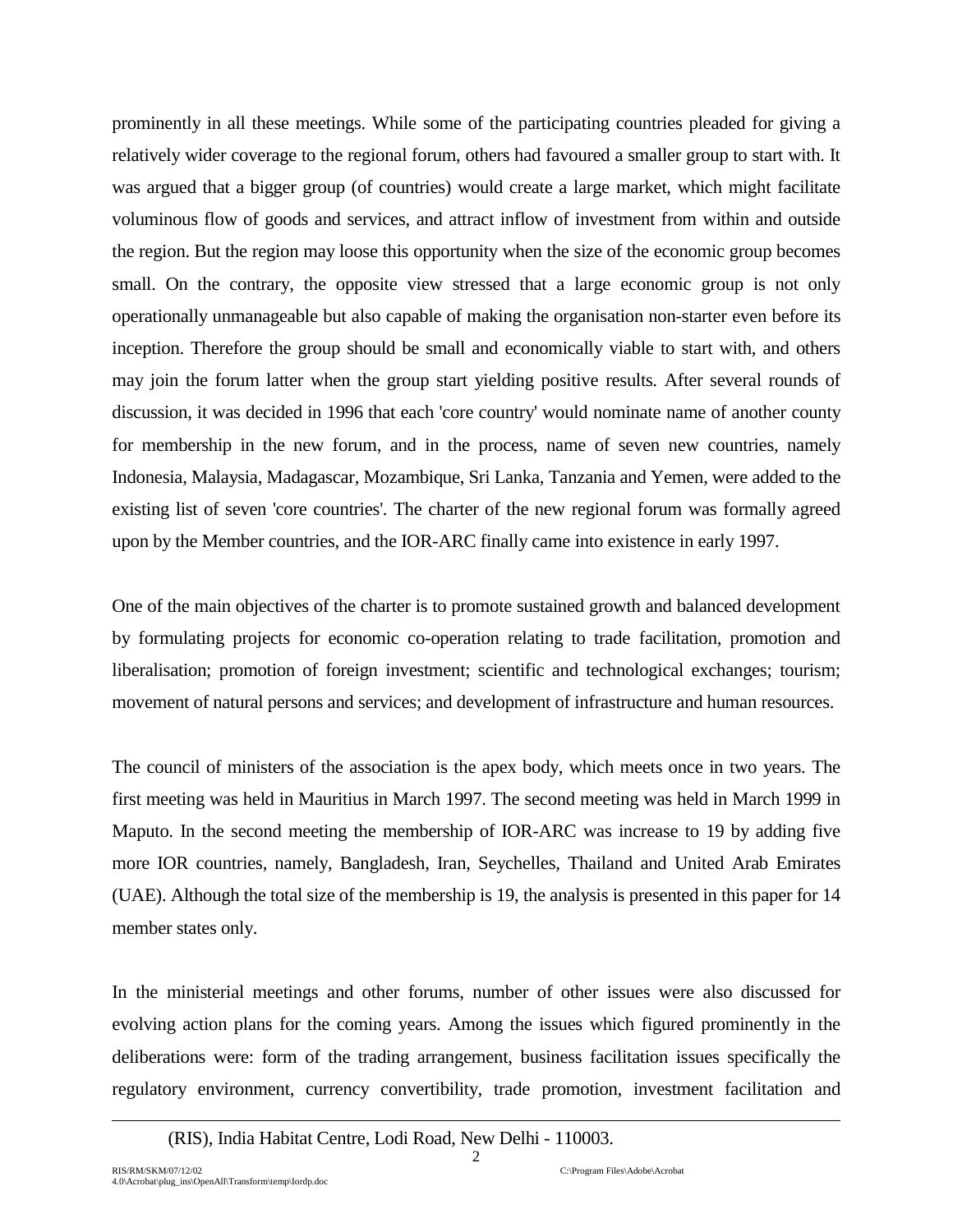promotion, co-operation in specific high priority sectors including technology transfer, telecommunication, transport, human resource development, financial services, research and development, regional environmental issues, maritime co-operation on existing structures and cooperation to combat maritime natural disasters.

Until now, the member countries have yet to evolve a consensus regarding the nature of the economic group<sup>1</sup>. For this kind of economic forum, which is mostly represented by developing countries with asymmetric level of economic development, 'economic co-operation' is rather more preferable than 'economic integration' so far as optimisation of regional welfare is concerned. Balassa (1976) argued that the main objective of economic integration is to eliminate discrimination between local and foreign goods, services and factors. To reach the level of complete integration, the region has to undergo at least four stages: free trade area, customs union, common market and economic union. On the other hand, 'regional co-operation' minimises discrimination in select areas of common interest. Operatically, 'regional co-operation' is, rather, more tenable than 'regional integration' because of its limited scope and selected areas of collaboration among the participating countries. Commenting on various forms of regional integration among developing countries, Langhammer and Hiemenz (1990) observed that "economic integration in the traditional sense (customs union, common market, joint investment planning) has proven not to be viable ... what remains are scattered examples of regional co-operation ... among partner countries ... Turning from the past to the future, the latter appears to offer the only starting point for a promotion of .... " regional integration among developing countries. In another study, De Melo and Panagariya (1992) pointed out that "regional integration ... among developing countries (is) ill-advised .... In the future, the role of regionalism among developing countries should be limited to co-operation ... "

Taking note of the fact that the regional co-operation would benefit the new economic forum more effectively than the regional integration, the member countries are looking for various alternative approaches for regional arrangement within the framework of regional co-operation. Some of the important policy alternative could be open-regionalism, preferential trading arrangement, sectoral preferences, non-tariff concessions, commodity approach, etc. in the framework of 'regional cooperation'.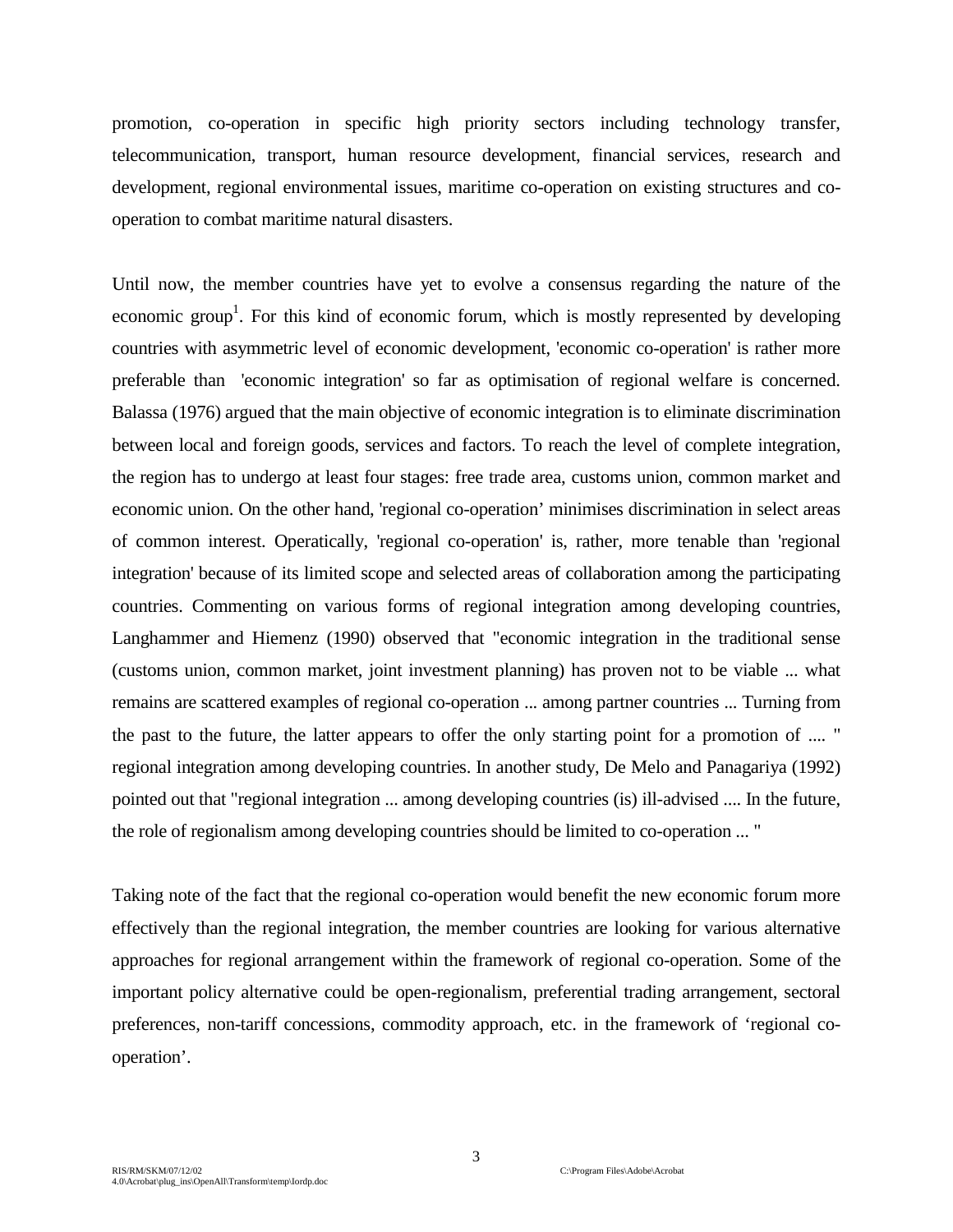Although these policy alternatives are commonly seen in the literature, implication of each of these policies means differently for individual member countries. Therefore, each country should examine the implication of these policy alternatives on their economy before reaching at a consensus position through consultation with individual countries, a consensus can be evolved on the specific form of regional arrangement.

In this context, we have attempted to analyse the question that which form of regional arrangement would be appropriate to suit the interest of India's trade with the IOR-ARC. Taking India's import data at 8-digit HS level, we have tried to estimate the size of market that India can create for Indian Ocean community under different form of regional arrangements.

The reminder of this paper is organised as follows. The trend and growth of inter- and intra-regional trade are discussed in section 2. The data and the estimation are presented in Appendix. Section 3 deals with scenario analysis of India. The paper presents some concluding observations in the last section.

## 2. **EXPANDING TRADE LINKAGES IN THE INDIAN OCEAN BASIN**

In this section an attempt is made to analyse the trend, growth and pattern of trade between countries in the whole of the Indian Ocean Basin (WIOB). As discussed above, a new economic organisation in the region was launched in the first quarter of 1997, and is consisting of 14 countries covering the regions of Africa, Asia, Middle East and Australasia. The present analysis is focussed on the existing trade links between the countries of the IOR-ARC and other countries in the Indian Ocean Basin. The purpose of this section is to reflect on the trade dynamics of the region prior to the formal trade arrangement of the region.

#### **2.1** *Regional Trade Flows: Major Destinations*

Trade flows of the IOR-ARC and other countries in the Indian Ocean Basin to major trade destinations are presented in Table 1. It provides a brief account of intra-regional trade activities of the IOB region and also to different sub-regions of the world. Some attempt has been made to

4

1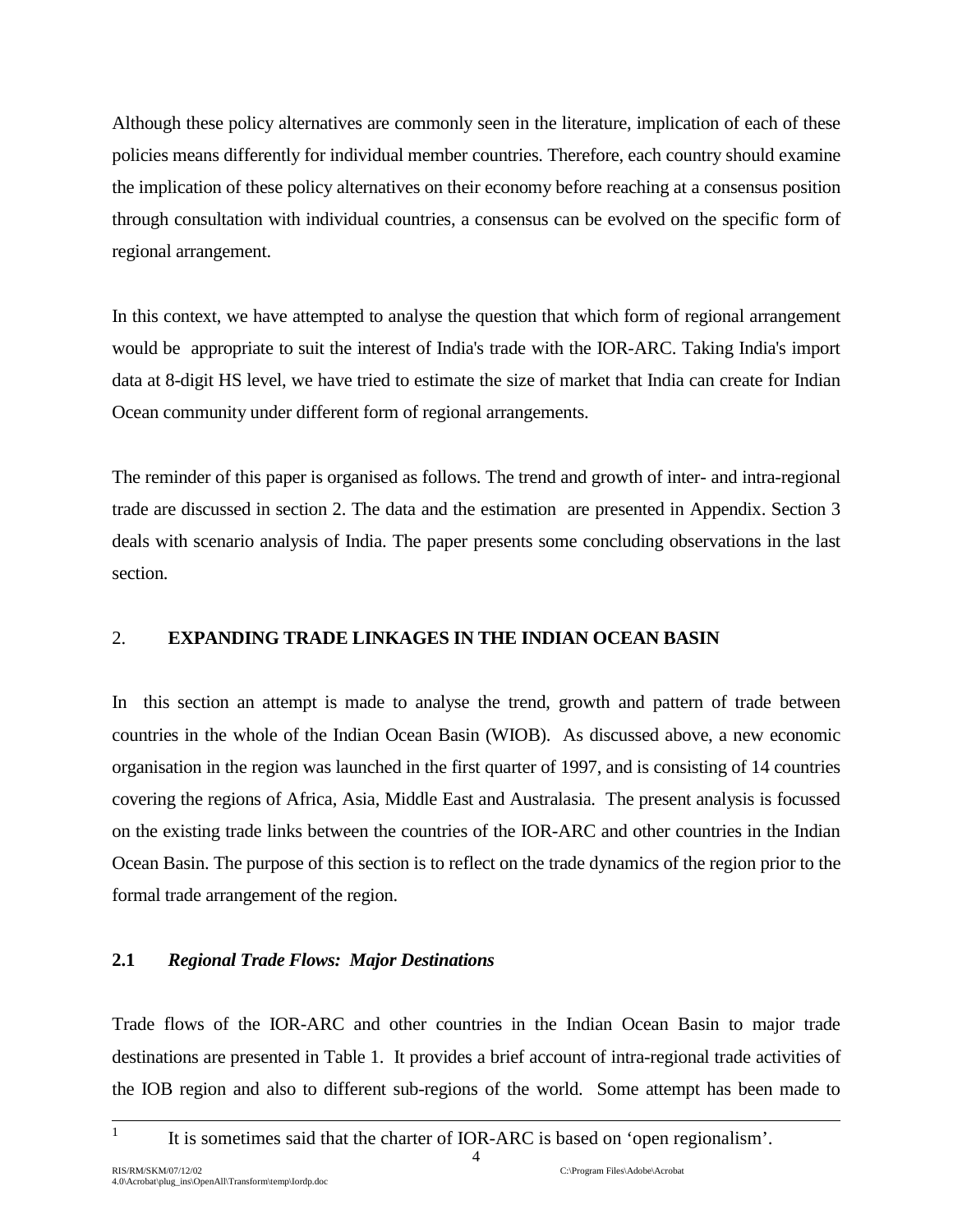address some of the important issues concerning the region such as: What extent the IOR and IOR-ARC are dependant on other regions of the World? Is there any sign of trade polarisation of the region in recent years? Whether the existing pattern of trade would promote South-South cooperation in trade or not?

In order to take a broader picture of the IOR, we have covered larger number of countries in this study. For the present analysis, 44 countries from the Africa-Asia-Australasia region are selected, from which 14 countries<sup>2</sup> belong to the group of IOR-ARC, and the remaining 30 countries are either having common coast line with the Indian Ocean or hinterland nations. From the 30 countries, which we denote as "Other Indian Ocean Rim Countries', 9 of them are drawn from Asia, 12 from Africa and the remaining 9 from the Middle East region.

The total trade of Indian Ocean Rim Countries has increased moderately between 1988 and 1994 and the volume of trade of the region has almost doubled during this period. While total trade of the IOR-ARC region has made a two fold increase during this period, other sub-regions have shown slow progress in this regard. During the period 1988-94, the region has shown persistently adverse balance of trade with the rest of the world. However, this syndrome is similar to both IOR-ARC and other IOR countries. However, the trade gap of these different sub-regions has declined significantly during the period 1988-94. The total export of the Indian Ocean Basin was 97 per cent of the region's total imports in 1988, and this ratio declined marginally in 1994. The Middle East is the only sub-region in the IOB, which maintained favourable balance of trade during this period. Among various sub-regions in the group of 'other IOR', trade deficit continue to be alarming for Asian and African countries. If appropriate measures are not taken the trade deficit of some countries, particularly in the African region, may plunge into serious macro-economic crisis. The trade pattern of the IOR region shows that this sub-region has more trade with developed countries than developing ones. Moreover each segment of the IOR has favourable balance of trade with developing countries and adverse balance of trade with developed countries in both the years under study. The countries in the region are relatively more dependent on developed countries' imports than exports.

<sup>&</sup>lt;sup>2</sup> In this study, we have not taken recently included five members of IOR-ARC, namely Bangladesh, Iran, Seychelles, Thailand and UAE.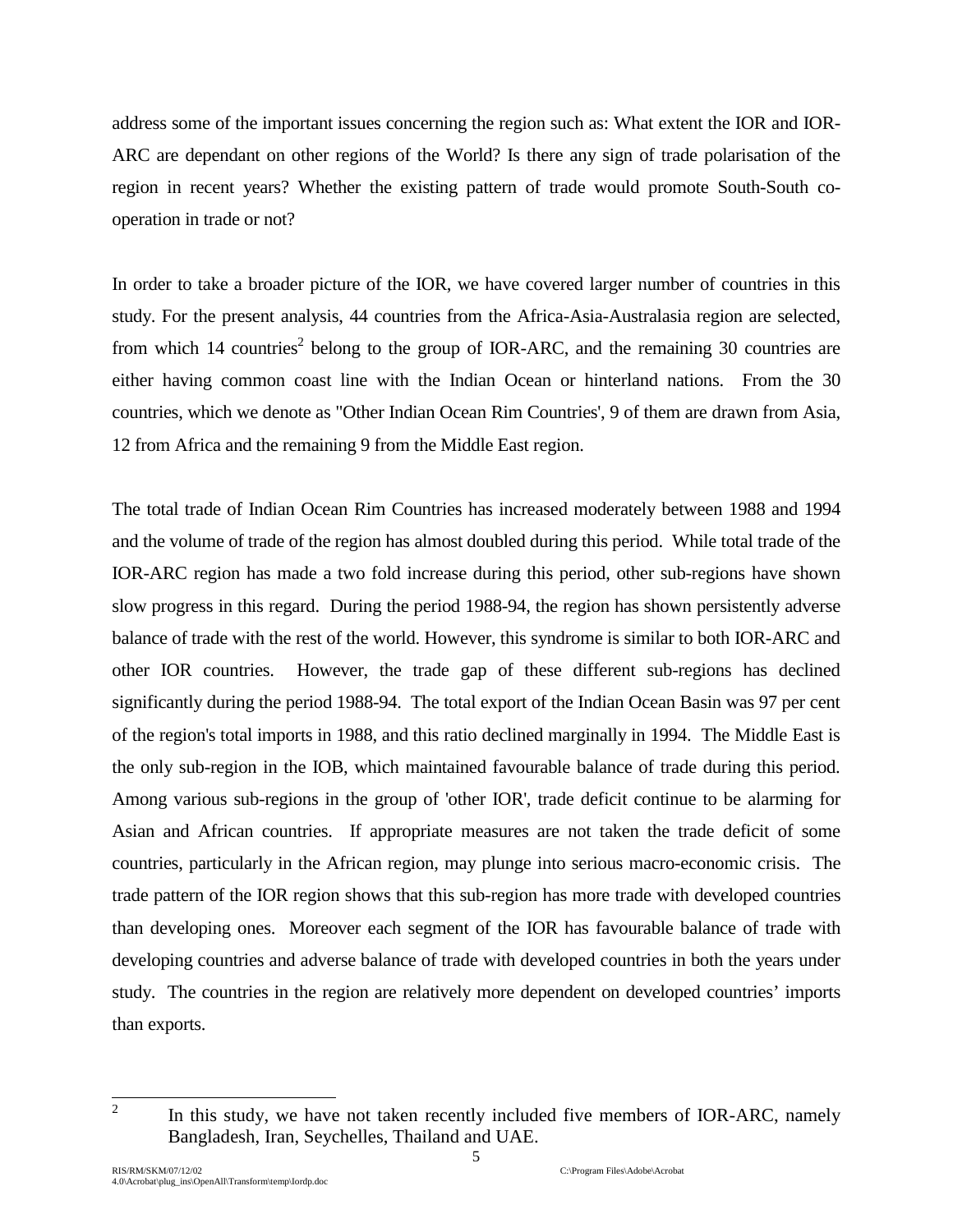Significant part of the IOR-ARC trade is concentrated in Asia, and the trade intensity of the region with countries of Africa is very low. While total trade of IOR-ARC made a three fold increase in Asia during the period 1988-94, the region's trade with Africa was increased by two times during the same period. Among other countries in Indian Ocean Region, trade complimentarity of the subregion of Asia with Asian continent was very high than that of Africa. On the contrary, the subregion of Africa in IOB shows neither high trade complimentarity with Africa or Asia. To make the new economic forum vibrant the Afro-Asian trade linkages should be geared up in the coming years.

The growth performance of the region and its sub-regions indicate that both exports and imports have increased at a faster rate with developing countries as compare to the similar indices for the world as a whole. The IOR-ARC region has not only shared the major segment of the total trade of the IOB region but grew at a rapid rate during the period 1988-94. This trend is equally applicable to both exports and imports of the sub-region. Although the share of trade of 'other Asian countries' in the whole of IOR region is small (about 9 per cent), the sub-region trade grew at the rate of 28 per cent per annum. The growth performance of the Middle East region is sluggish as compared to other sub-regions of the IOB. One of the noticeable features of the regional trade is that all the subregions of the IOR-region have maintained high growth rate of exports and imports with countries in Asia.

The formation of IOR-ARC may create new identity for the countries in the IOR. The whole of IOR has improved its share in the world trade between 1988-94. The region as a whole shares more than 11 per cent of the world's total trade flow in 1994, while the similar figure was 9.6 per cent in 1988.

The IOR-ARC region shares about 65 per cent of the IOR trade and more than 7 per cent of the world trade in 1994. While the share of "other IOR" countries (4 per cent) remain unchanged in the world trade between 1988-94. The share of IOR-ARC in world trade increased from 5.6 per cent in 1988 to more than 7 per cent in 1994.

The intra-regional trade flow in the IOB is presented in Table 2. In 1994, the total intra-regional trade in the whole of the IOB was \$233 billion, and the IOR-ARC alone contributed \$153 billion.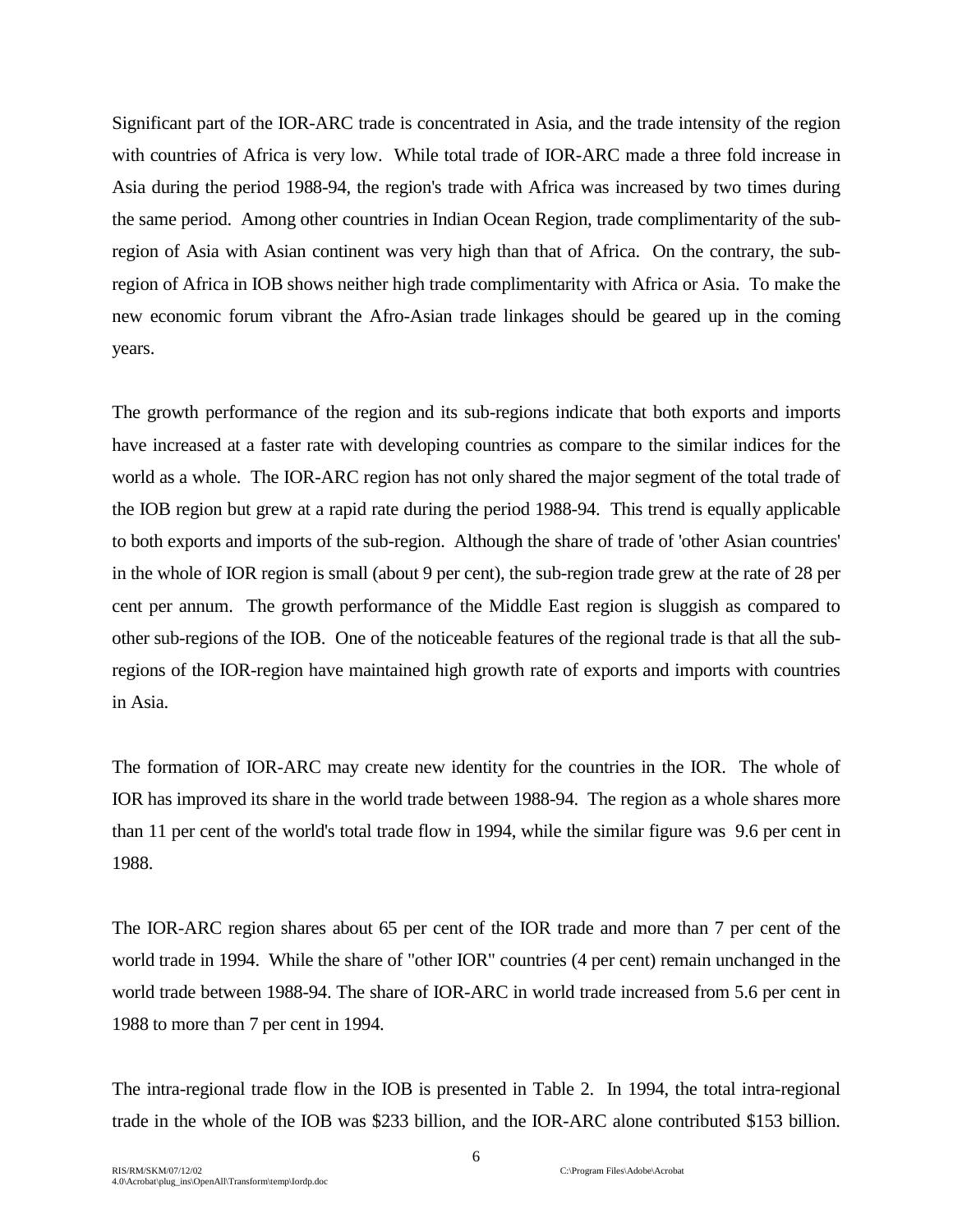Among the countries in the IOR-ARC, the contribution of Asian countries, particularly India, Indonesia, Malaysia and Singapore to the intra-regional trade is substantial. In the total trade of the IOR-ARC to the IOB, these five countries contribute about 82 per cent of the total trade flow. In the regional trade of IOB, the size of exports is more than that of imports as a result of which the region maintains trade surplus within the region.. The 14 countries of IOR-ARC generate trade surplus the tune of \$5 billion from the whole of IOB in 1994.

The, 'Other Asian and African' sub-regions also have registered trade deficit with the IOB region. But the magnitudes of trade deficits have come down substantially due to the surplus generated by the Middle East. One may observe that trade pattern differs significantly from one sub-region to another and proper representation of countries from different regions may be maintained effectively to reduce trade imbalances in the region.

Growth performance of the intra-regional trade in the IOB region and its different sub-regions are shown in Table 3. The IOB region grew at the rate of more than 19 per cent during the period 1988- 94. The intra-regional trade of IOR-ARC maintained a growth rate of more than 26 per cent during this period. The trade pattern suggests that the IOR-ARC region is emerging as the most dynamic segment of the IOB region in the 1990s.

# 3. **ALTERNATIVE TRADING ARRANGEMENTS: An Estimate of Trade Potential to India.**

A number of alternative methods have been developed in the literature to estimate the size of economic welfare due to formation of a regional trading  $bloc<sup>3</sup>$ . The scope of this study is very limited. We are attempting to estimate the possible increase in India's import due to formation of (a) regional co-operation (b) free trade arrangement, and (c) free trade area. In this exercise, the definition of above forms of arrangements have been used in lose sense. We refer to some actions which will lead to changes in certain factors relating to non-price (like providing facilities for transport and infrastructure) and price (like reduction in tariff for intra-regional trade or access to

 $\overline{a}$ 

<sup>3</sup> For example, see Krugman (1933), Srinivasan et. Al. (1993), Hinojosa and Robinson (1994), Hufbauer and Schott (1994), Srinivasan and Canonero (1993) and USITC (1992).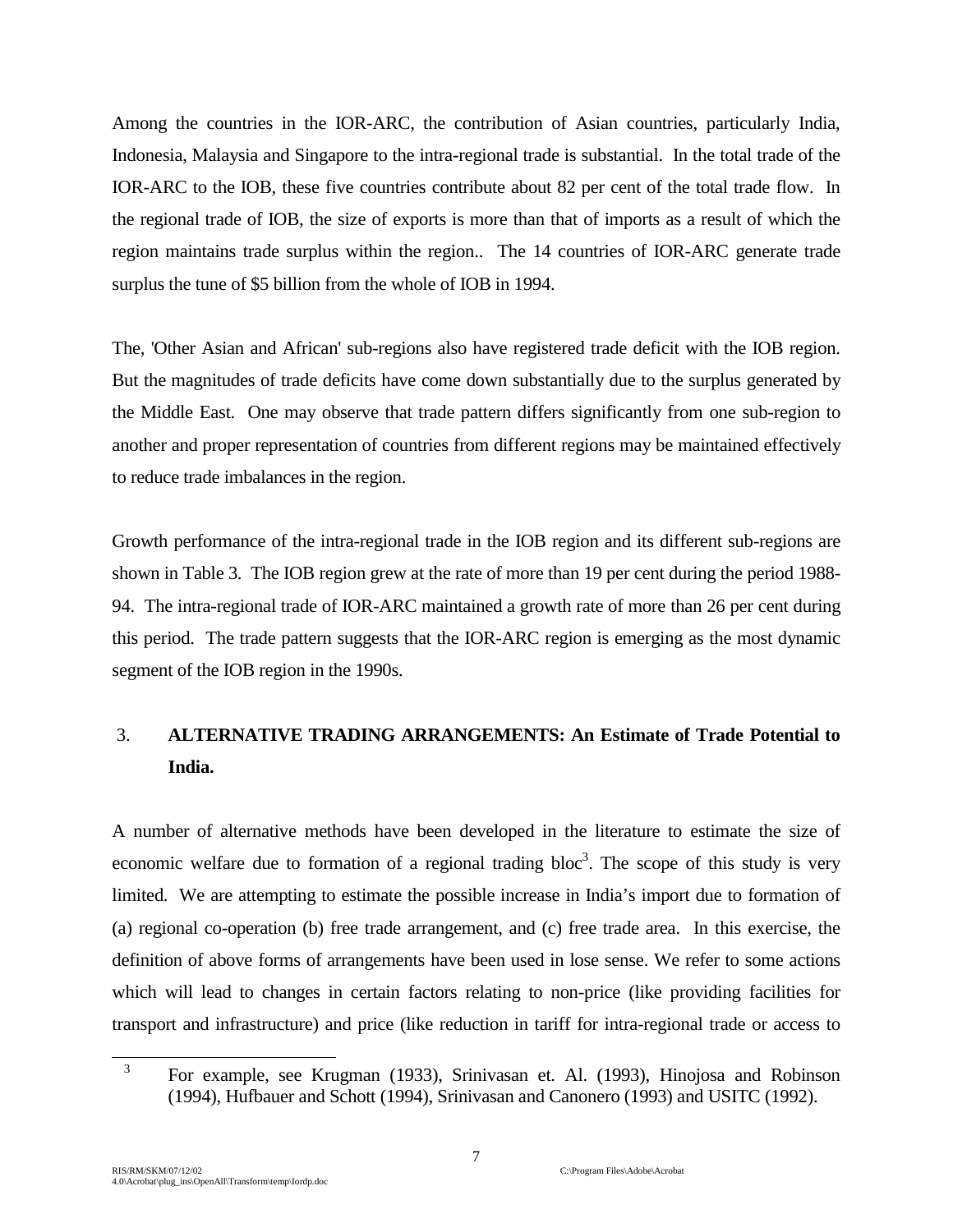larger market), of tradable commodities. The descriptions of above alternatives are discussed below.

**SCENARIO 1: Regional Co-operation:** In this scenario, it is assumed that such an arrangement will enhance the existing facilities for promotion of trade within the bloc. The facilities could be in terms of providing infrastructure for trade, i.e. transportation network among the countries of the region, or minimum capacity at the ports to handle the trade or availability of vessels etc. In other words, it is assumed that the arrangement will lead to provide the same facilities to the countries of Indian Ocean Rim (almost similar or equivalent to the non-members of Indian Ocean Rim) for intraregional. It is assumed that there will be no preferential treatment (like reduced tariff) given to goods for intra-regional trade. In other words, there will be no fiscal action taken by the member countries, which will reduce the foreign price (including reduction in tariff) of the commodities imported within the bloc.

**SCENARIO 2: Free Trade Arrangement:** In this scenario, the countries of the bloc will follow free trade arrangement and there will be no imposition of import tariffs for intra-regional trade. For example, it will be assumed that India, a member of IOR-ARC, will not impose any tariff for imports from the countries of the region. In other words, the rate of the import duties will be zero for all the commodities which are imported by India.

**SCENARIO 3: Free Trade Area:** In this scenario, it is assumed that the trading bloc will provide larger market. The large market will lead to increasing scale economies and hence reduction in the cost of production of various commodities. It is assumed that the scale parameter will change production structure to such an extent that the cost of the production within the countries of Indian Ocean Rim will decline significantly.

The model for estimating the amount of likely increase in India's imports in the above scenarios is simple and a number of assumptions are imposed. The details of model, estimation technique, definition of variables and the sources of data are given in the Appendix. In fact, world-trading environment is not so simple as assumed in these scenarios. Further, the analysis is conducted in a simple partial framework. However, the result will give a fell of extent of market access by a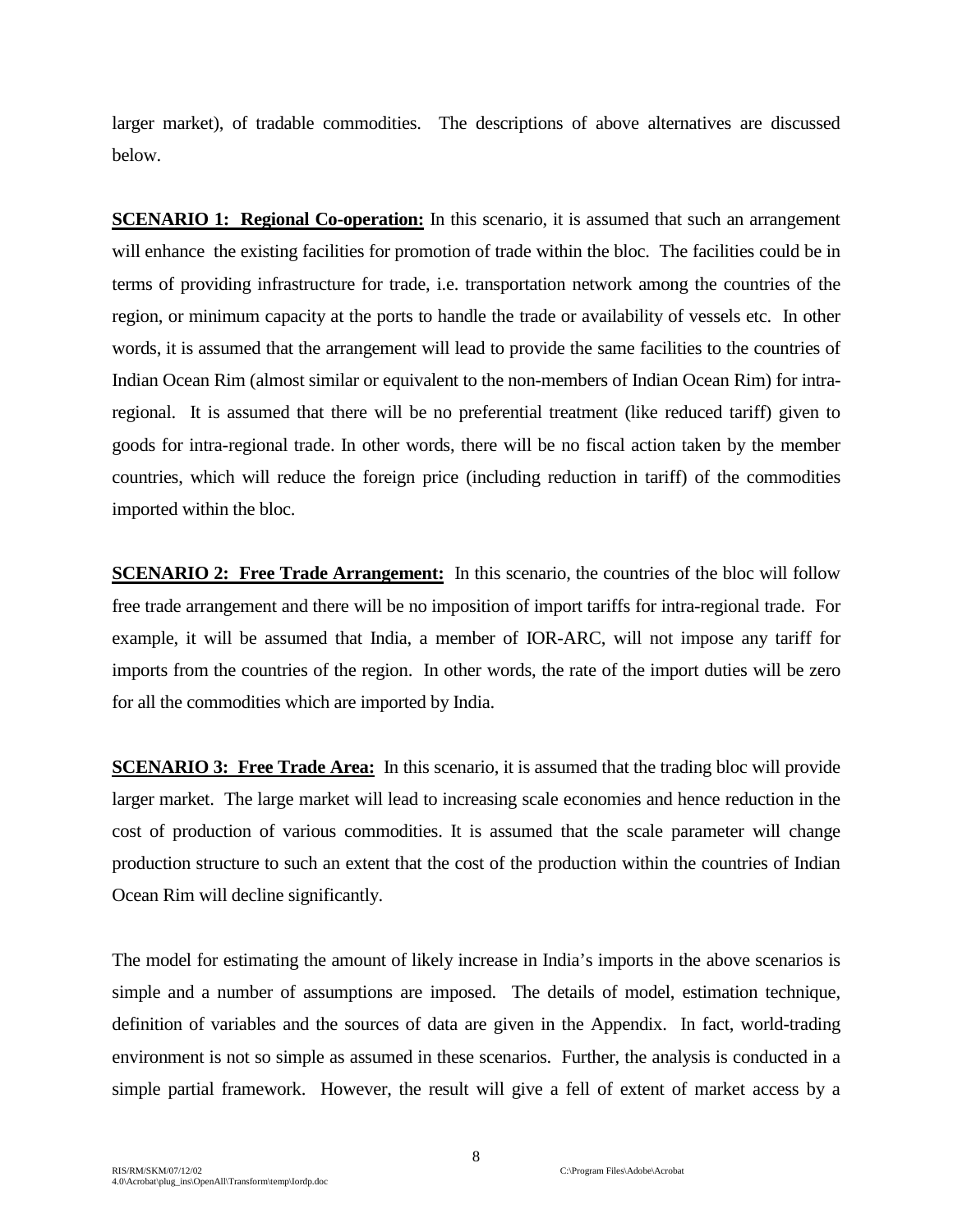member-country, if alternate trade arrangements are discussed. It will also help in giving a sequence of various steps in the formation of trading bloc.

To estimate the amount of incremental trade, we first identify the commodities (at 8 digit HS classification) which India's is importing from the countries of Indian Ocean Rim (IOR) as well non -member of Indian Ocean Rim (NIORC). In the second step, we calculate the amount of imports of these identified commodities at the inter-bloc and intra-bloc level. Further, we estimate the amount of trade, which can be diverted from Non-IOR countries to IOR countries, for imports by India. An estimate of amount of this trade (from Non-IOR countries to IOR countries) has been carried out, in three stages, for above forms of trading arrangement. The technical details about these alternate forms of trading arrangement are given in the Appendix.

Table 4 gives the amount of India's import from the countries of Indian Ocean Rim (i.e. 40 countries) and the rest of the world during the year 1994-95. It shows that out of the total amount of India's import of Rs. 89966 crores, Rs. 37060 crores originates from the countries of Indian Ocean Rim. In other words, India is dependent on the countries of Indian Ocean Rim to the extent of 41.2 per cent for its imports. Table 4 also gives the percentage distribution of India's import from IORC and NIORC, by broad commodity groups' for the year 1994-95. It shows that the distribution is highly skewed with the share of a commodity group, i.e. mineral & mineral products, being more than 55 per cent in total imports from IORC. To be precise, the value of India's import for mineral & mineral products is Rs. 20478 crores out of total imports of Rs. 37060 crores from the countries of Indian Ocean Rim. Other notable commodity groups are chemical & chemical products, electrical machinery, basic metals and textile products - the corresponding share being 4.6 per cent, 3.4 per cent, 2.5 per cent and 1.1 per cent, respectively. The distribution of India's imports from NIORC does not follow the same form. Infact, the amount of India's import of mineral & mineral products from NIOR is Rs. 2725 crores as compared to the amount of imports of Rs. 20478 from IORC. The distribution of India's imports by broad commodity groups from NIORC, is not highly skewed and is not similar to the distribution of IORC.

We also tried to identify the number of the commodities, which are imported from IORC and NIORC. In 1994-95, India imported approximately 6600 commodities<sup>4</sup> from different countries.

 $\overline{\phantom{a}}$ 

<sup>4</sup> Based on 8-digit HS-ITC data, during 1994-95, released by DGCIS.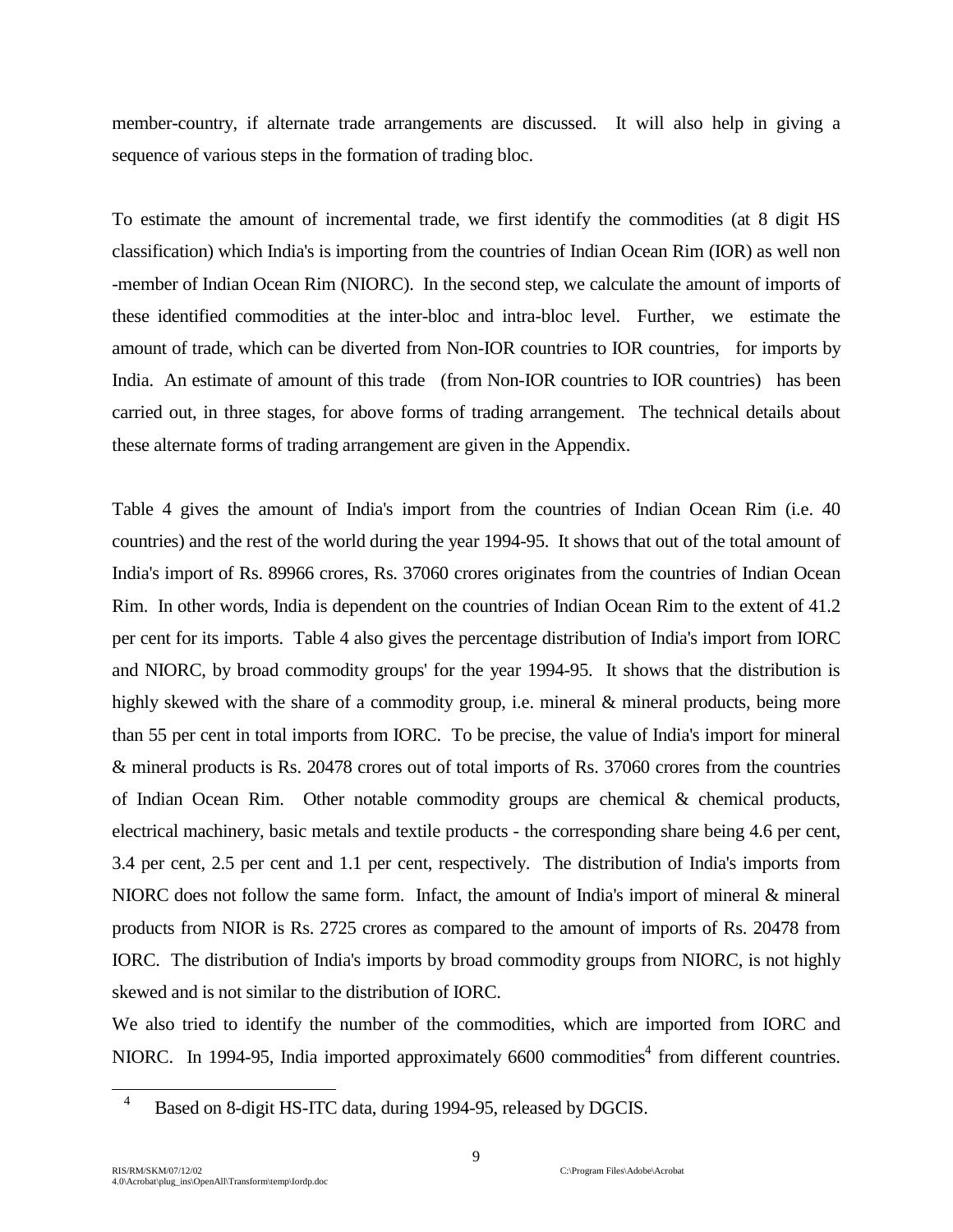As shown in Table 4, India imported 3669 commodities from IORC out of total number of 6600 commodities. A small number of commodities<sup>5</sup> (265) are exclusively imported from IORC, while the rest of the commodities (3404) are imported simultaneously from IORC and NIORC. However, the values of 265 commodities, exclusively imported from IORC, amount to Rs. 12975 crores - 35 per cent of the total imports from IORC. Out of these 265 exclusive commodities, 16 commodities of mineral & mineral products amount for 60 per cent. In other words, a few number of commodities account for of exclusive import from IORC. On the other hand, the total number of commodities exclusively imported by India from the NIORC is very large amounting to 2931 commodities during 1994-95. However, the value of these commodities in India's imports is very small to the extent of Rs. 369 crores.

The last column of the Table 4 gives the number of the commodities and their value which are simultaneously imported by India from the countries of IOR and NIOR. In fact, the analysis conducted in this study is based on the identification of these commodities (and amount of imports) which will originate from NIORC as against IORC, under the above discussed three alternative scenarios. It is assumed the amount of imports by India, from IORC of these commodities will enhance by a diverting the existing imports from NIORC. As noticed in last column of Table 4, a large number of these commodities belong to the groups of machinery, chemicals etc. While the value of imports is significant for commodities belonging to mineral products, machinery (particularly electric), chemical etc. Table 5 gives decomposition of the amounts of the imports given in the last column of Table 4, under alternative scenarios as per details given in Appendix. To be precise the table gives the decomposition of the amounts of imports of commodities under five categories: (i) amount of imports of commodities from IORC and NIORC under Scenario I, (ii) amount of imports of commodities from IORC and NIORC under Scenario II, (iii) amount of imports of commodities from IORC and NIORC under Scenarios III, (iv) amount of imports of commodities which cannot be diverted from NIORC to IORC, under the above mentioned three scenarios and (v) amount of imports of commodities which could not be analysed due to nonavailability of data on prices. The following paragraphs present the amount of change in India's imports, based on these results, under alternate scenarios.

 $\overline{\phantom{a}}$ 

<sup>&</sup>lt;sup>5</sup> In this study, we assume the commodity defined at the 8-digit HS-ITC disaggregate level is same and almost of similar quality. We are aware that this is a restrictive assumption. However, due to non-availability of data, our analysis could not be carried out at more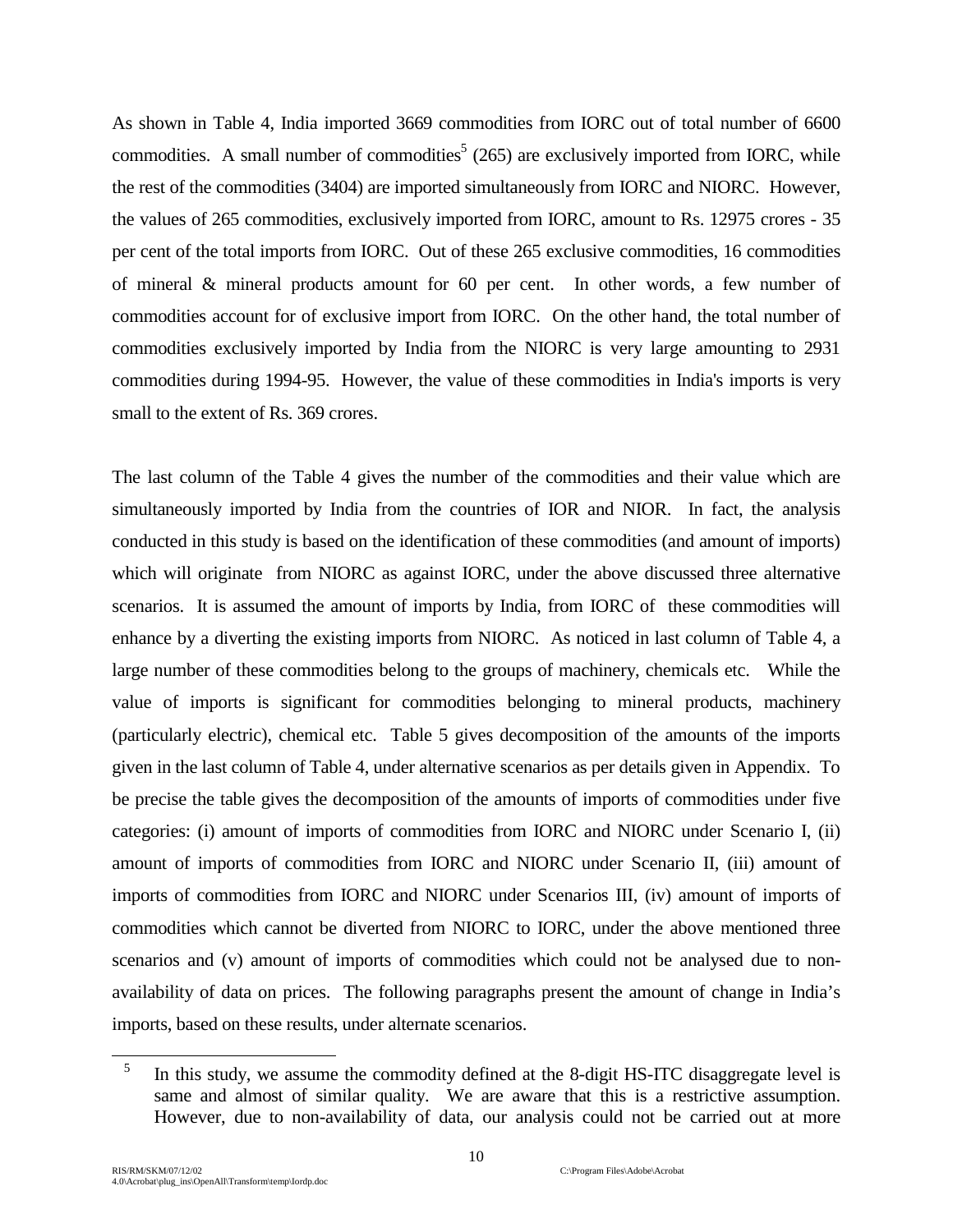The first two column of Table 5 present the amount of import of those commodities (from IORC and NIORC) where the unit value of India's import from IORC countries is less than the unit value of India's imports from NIORC (i.e. Scenario I). In other words, IORC have comparative price (and cost) advantage in these commodities, but a large part of the trade (Rs. 24385 crores in 1994-95) originates from NIORC. The countries of IORC could not meet this demand inspite of comparative price advantage. In other words, India's import demand of these commodities could not be met by IORC due to non-price factors. It is presumed that Regional Co-operation of IOR will led to improvement of export facilities and the countries of IOR are able to capture this market. The amount of the incremental trade (originating from NIOR as against IORC) is large to the tune of 27.1 per cent of India's total import. As shown in Table 6a, IORC can capture this market in all the sectors of tradable commodities. However, a significant increase is noticed in imports of commodities groups like electrical machinery (6.7 per cent) Base metals (4.8 per cent), chemical (3.8 per cent), mineral (2.32 per cent).

The countries of IOR will acquire an additional 11.6 per cent of India's market under Scenario II. The significant increase is noticed in imports of commodities from sectors like chemical (2.9 per cent) and prepared foodstuff (2.02 per cent).

Under Scenario III, India's import from IORC is likely to increase by another 11.6 per cent of its total imports due to this factor. The Indian imports are likely to increase in broad product groups like Gems & jewellery (5.1 per cent) and Electrical machinery (2.4 per cent).

 $\overline{a}$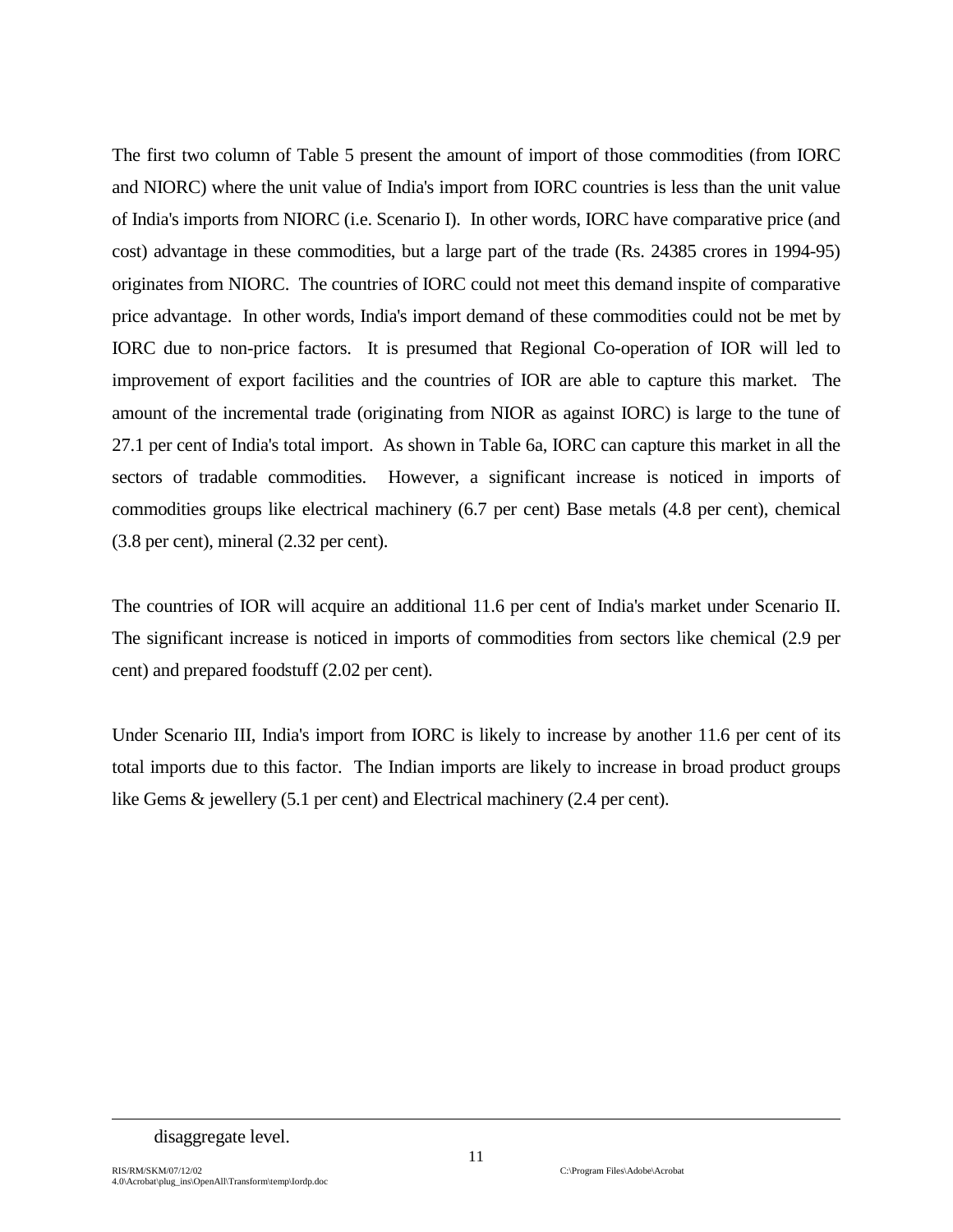#### 4. **CONCLUDING OBSERVATIONS**

This paper presents a brief review of initiatives towards formation of regional bloc in Indian Ocean Rim, the linkage of the region to global trade and the level of intra-regional trade, and potential for enhancing intra-regional trade under alternative forms of trade arrangements. Some of the important conclusions of the paper are:

- 1. Indian Ocean Rim Association for Regional Co-operation (IORARC) was formally launched with fourteen Member countries (7 from Asia, 6 from Africa and 1 from Oceania). The countries are India, Indonesia, Kenya, Madagascar, Malaysia, Mauritius, Mozambique, Oman, Singapore, Sri Lanka, South Africa, Tanzania, Yemen Republic and Australia. Now the association has 19 member countries
- 2. The Indian Ocean Rim has substantial potential to become a zone of economic co-operation and the advantages of making it a trade bloc would be manifold. The trade structure of countries of Indian Ocean Rim have a great degree of complimentarity and the level of intraregional Trade in its total trade is 40per cent. A major portion of trade by most of the countries of IORARC is destinated towards this region.
- 3. The extent of the intra-regional Trade of this region has been increasing over the last few years. It has been noticed that a large number of countries have shown a higher growth in their export to IORC then to the rest of the world.
- 4. The different fora of IOR have been discussing the possible format of the regional cooperation, viz. an association 'open regionalism', preferential trading arrangements, free trade area etc.. However, no systematic attempt has been made, to authors knowledge, to estimate the amount of likely change in trade due to the formation of alternative trading arrangements in Indian Ocean Basin. In this note we have attempted to measure the amount of increase in intra-regional trade under three scenarios of regional arrangements. (a) Economic association (b) PTA and (c) FTA. This has been conducted using the trade information of 40 Indian Ocean Rim countries to India for 6600 commodities, using a simple method of cost comparative advantage. Our results show that the intra-regional trade can be increased to an extent of 22 per cent in case regional economic association is formed by the countries of IOR. The intra regional trade can be further enhanced by 11 per cent, if the countries follow free trade arrangements. Further, the block can increase its intraregional trade by an additional 11 per cent due to increase in scale economies.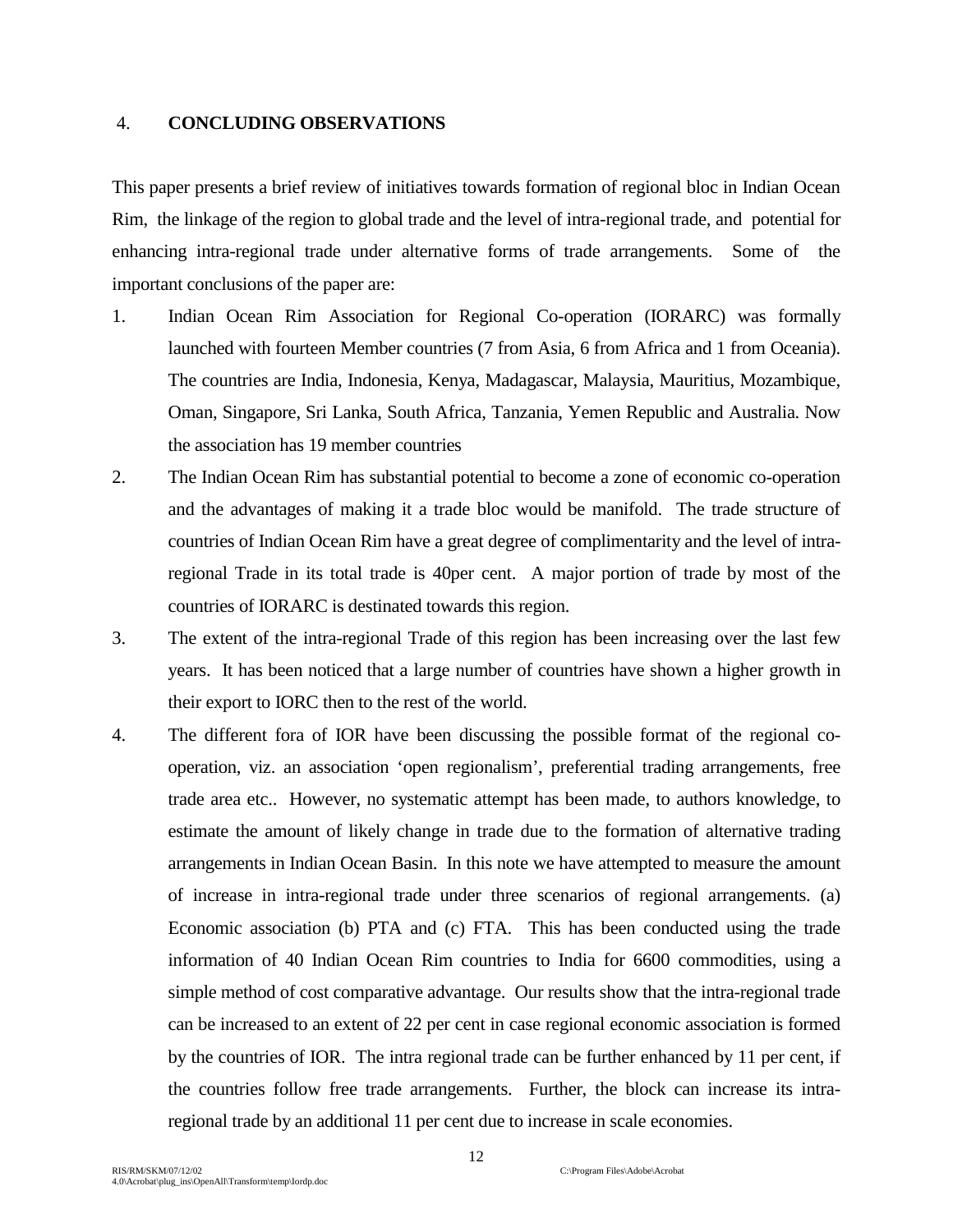5. Our case study shows that the countries of the Indian Ocean rim will captured a large market of India's import by enhancing their trade in sectors like, electric machinery, chemical & chemical products, base metals, mineral products, transport equipments and textiles. A large number of this increase will be realised by providing facilities like export infrastructure, transportation facilities etc.

13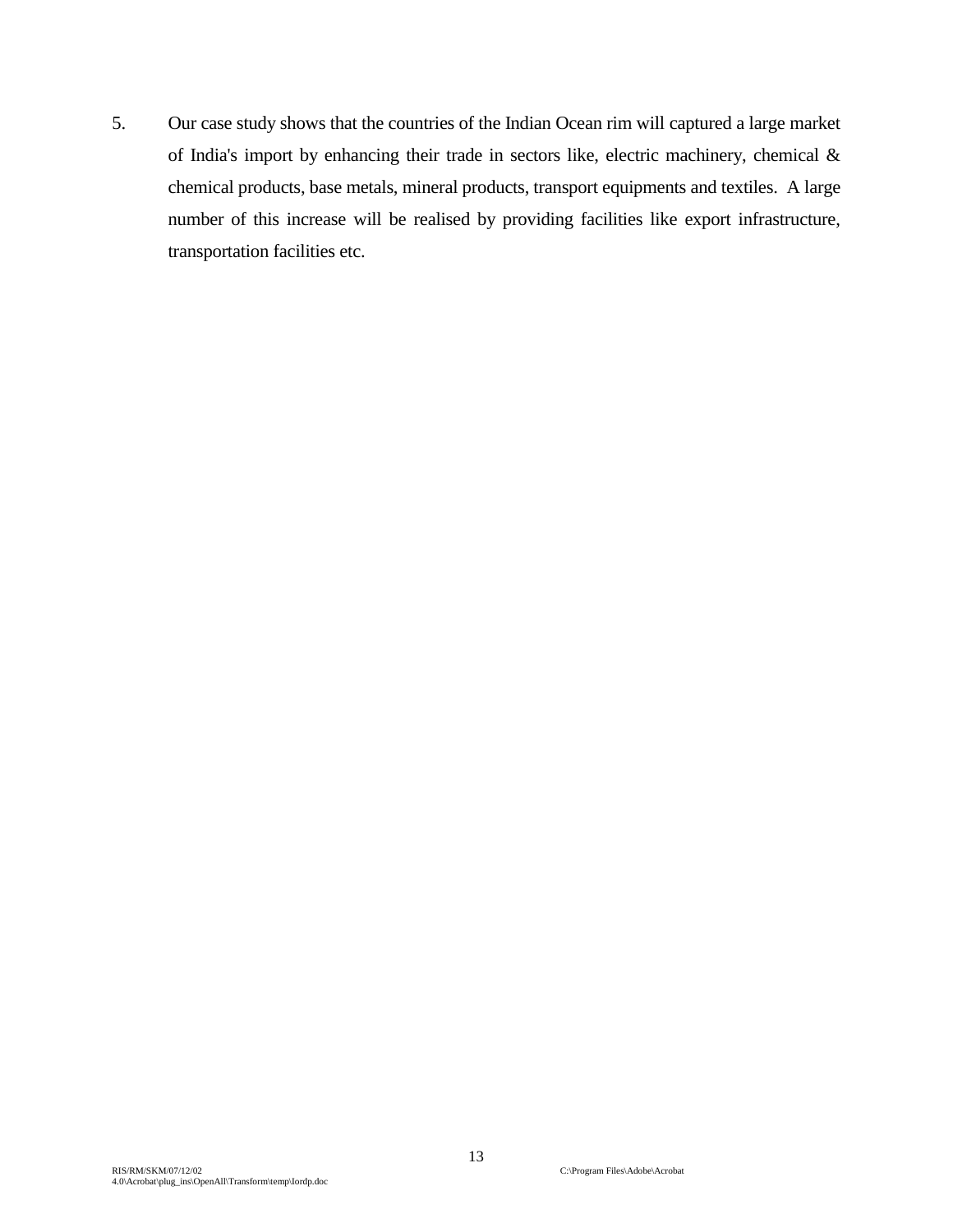# **METHODOLOGY FOR ESTIMATING THE AMOUNT OF LIKELY INCREASE IN INDIA'S IMPORTS UNDER ALTERNATE SCENARIOS**

**Scenario I:** Non price factors: Identification of commodities where the foreign price (or unit value) of commodities exported by IOR countries to imports by India is less than the corresponding foreign price by Non-IOR countries:

 $p_{i,I} < p_{i,NI}$ ,

where,

 $p_{iI}$  = Price (or unit value) of commodity i charged by IORC, and

 $p_{i, NI}$  = Price (or unit value) of commodity i charged by NIORC

The value of import of such commodities, which originates form, NIORC, can then originate from IORC after post-co-operation era.

**Scenario II:** Price factor with preferential trading arrangements: Identification of commodities where the foreign price of IORC is higher than the foreign price charged by the NIORC to the maximum extent of India's tariff rates:

$$
p_{i, NI} < p_{iI} < (p_{i, NI} + TR_i) \quad ,
$$
\nwhere

 $TR_i = Tariff$  rate of India's import for commodity i.

The value of import of such commodities from Non-IORC can be diverted to IORC, if there is preferential trading arrangement among IORC so that there is no tariff imposed by member countries on Intra-regional trade. In other words, we assume that tariff rates of India's import will decline from present level of average rate of (TR=)30 per cent to zero. It is sometimes called as potential of 'trade diversion' from NIORC to IORC.

**Scenario III:** Price factors with large market: In this scenario, it is assumed that the producers in member countries will have large markets due to regional arrangements. The large markets will lead to reduction in cost due to high scale economies. Firstly, we will identify the commodities where the foreign price of IORC is higher than the foreign price of NIORC to the extent of a preassumed level of reduced cost:

> $p_{i, NI}$   $(1+TR_i) < p_{i, I} < p_{i, NI}$   $(1+RC_i)$ where

 $RC<sub>i</sub>$  = Reduction in cost of production of commodity due to scale economies.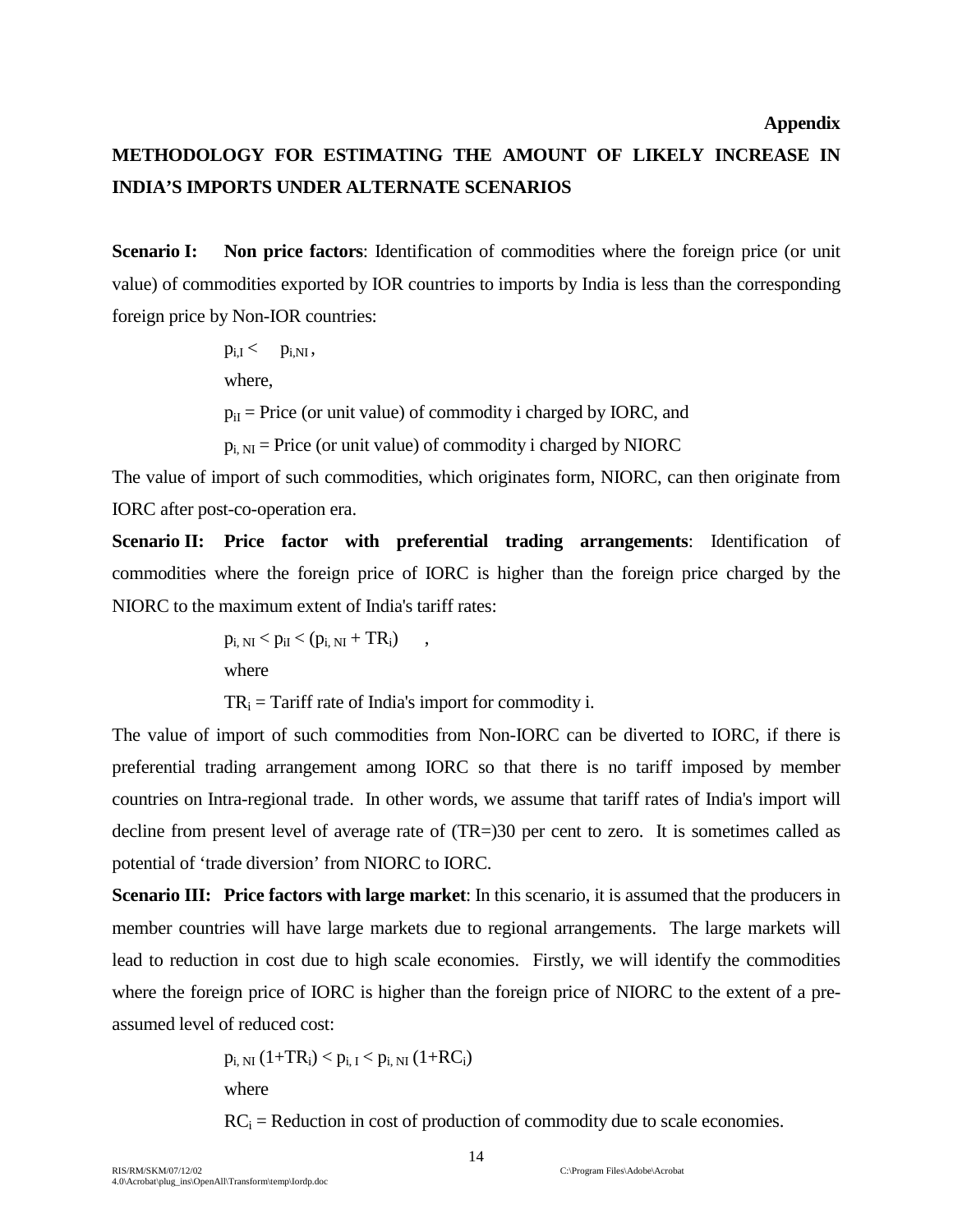In this study, we assume  $RC_i=50$  per cent. The import of such commodities will not originate from Non-IORC, if the scale economies is achieved.

DGCIS publishes data on the value and quantity of India's imports and exports on commodities by countries on monthly/yearly basis. It now follows the Harmonised Systems (HS) of International Trade Classification (ITC). ITC gives the data on trade by Sections (21 broad commodity groups), and Chapters (99 commodity groups based on two-digit HS level). The trade statistics of these broad groups are further disaggregated in commodities/commodity groups at 4 digit level (1253 commodities/commodity groups), 6 digit classification (5068 commodities/commodity groups) and eight digit classification (108301 commodities/commodity groups). This data is available for imports and exports in value and quantity from different countries.

In this study, we have used the data on (a) value of India's imports from 40 countries of Indian Ocean Rim and from other countries not falling in Indian Ocean Rim and (b) the quantity of India's imports for the corresponding countries, for the year 1994-95. Based on this information of value and quantity we calculated the unit value (or price denoted by p) of commodities imported by India from (a) countries of Indian Ocean Rim (IOR) and (b) countries which do not belong to Indian Ocean Rim (NIOR).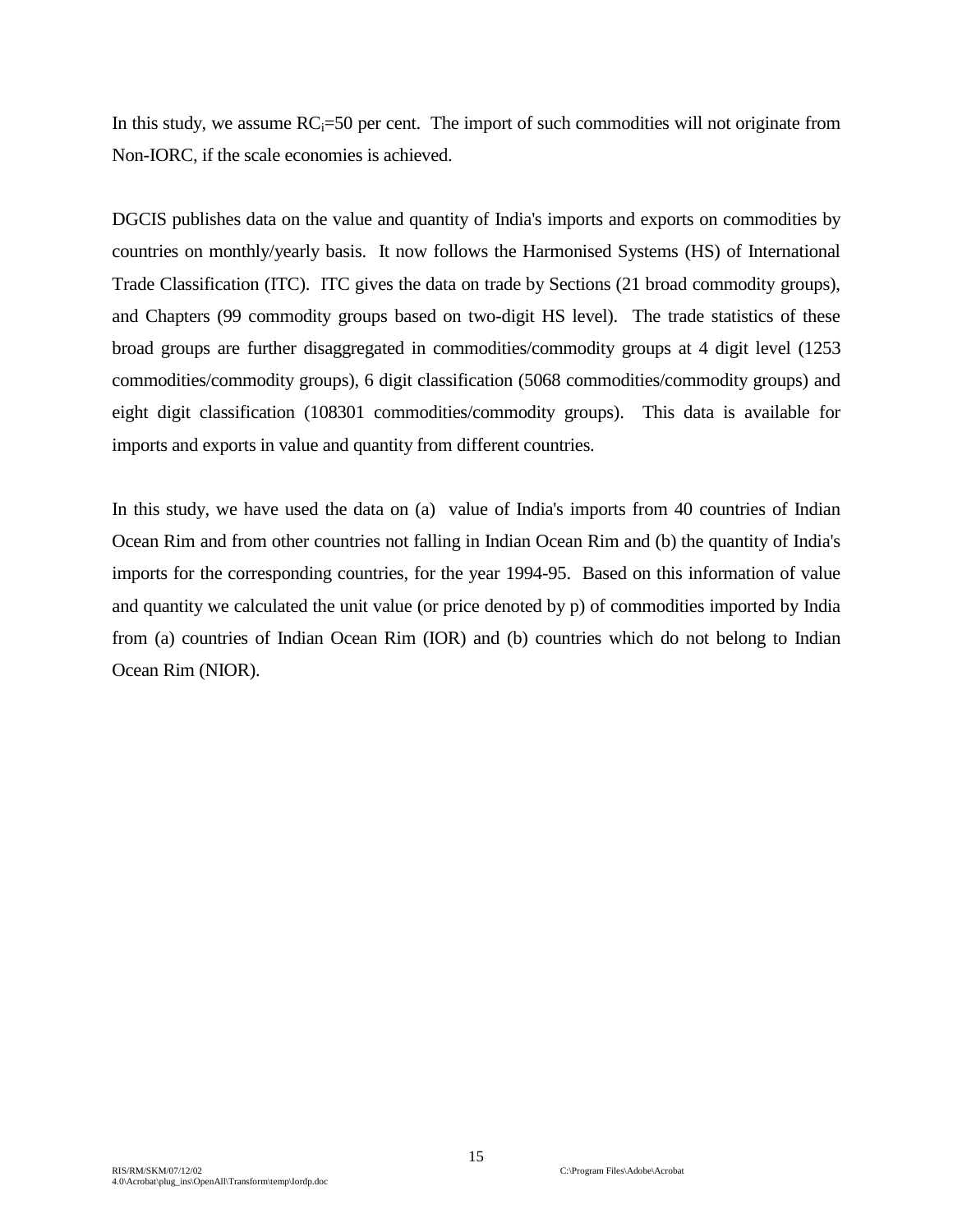#### **References:**

Balassa, B. (1976), "Types of Economic Integration", in F. Malchup (ed) **Economic Integration Worldwide, Regional Sectoral**, New York: John Wiley & Sons Inc.

De Melo, J. and Panagariya, A. (1992) "The New Regionalism", **Finance and Development**, December, Vol. 10.

Hinojosa, R and S. Robinson (1994),"Extending NAFTA to Central America and the Caribbean", Third Annual Meeting of the Research Consortium on North America Trade and Investment, Centre for International Study, University of Toronto.

Hufbauer, G.C. and J.J. Schott (1994), **Economic Integration**, Institute for International Economics, mimeo.

Krugman, Paul R. (1993). "Regionalism versus Multilateralism: Analytical Notes". in: jame De Melo and Arvind Panagariya (eds): **New Dimensions in regional integration**. CEPR and University of Cambridge: Cambridge (UK)

Langhammer, R.J. and Hiemenz, U. (1990), **Regional Integration Among Developing Countries: Opportunities, Obstacles and Options**, Tubingen: J.C.B. Mohr (Paul Siebeck).

Srinivasan, T.N., John Whalley, and Ian Wooton (1993). "Measuring the effects of regionalism on trade and welfare".in: Kym Anderson and Richard Blackhurst (eds): **Regional Integration and the Global Trading System**. St. Martins Press. New York.

Srinivasan T.N. and G. Canonero (1993), "Preferential Trade Arrangements: Estimating the Effects on South Asian Countries", mimeo.

USITC (1992), **Economy-wide Modelling of the Economic Implications of an FTA with Mexico and a NAFTA with Canada and Mexico**, USITC Publication 2516, May 1992.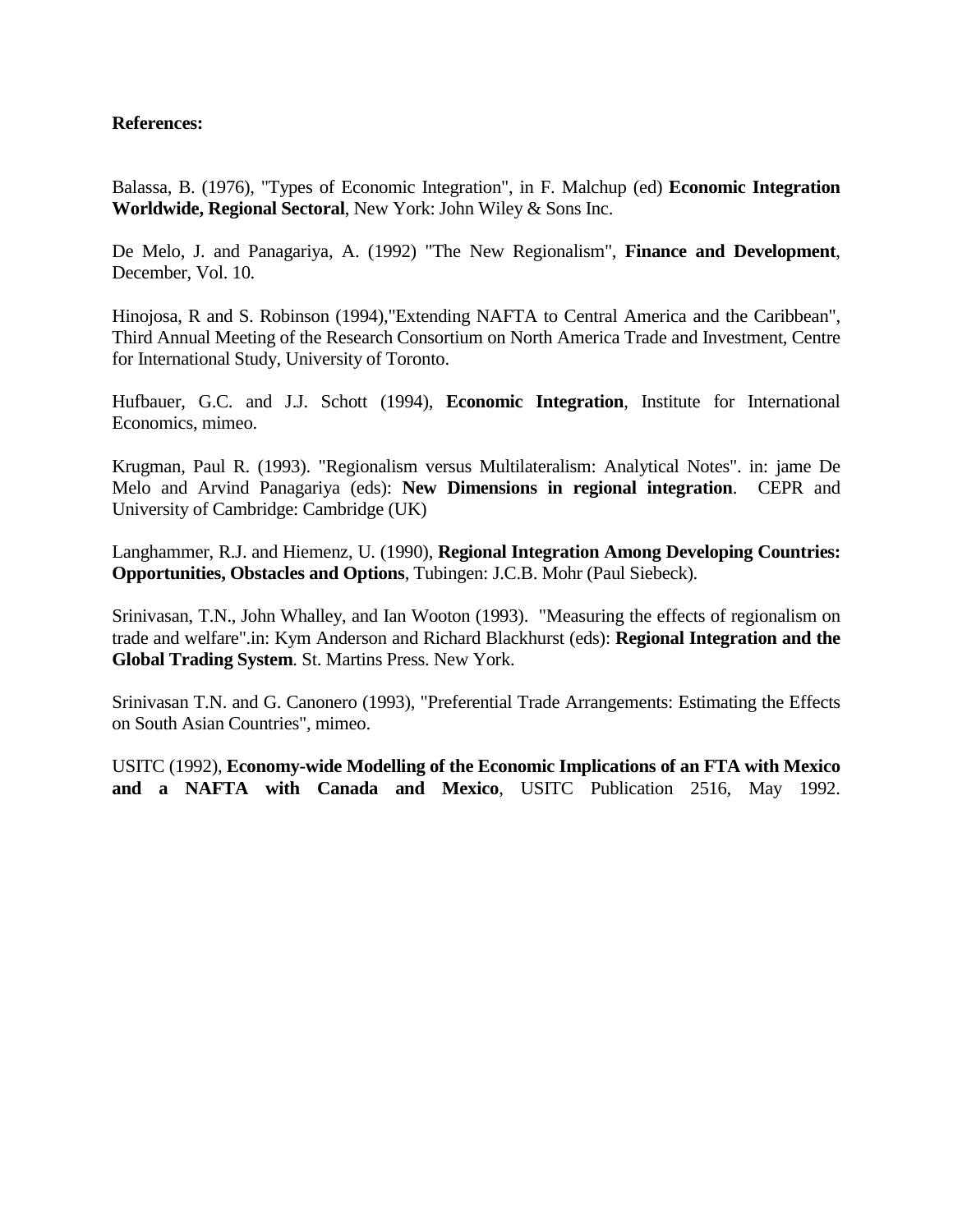## **Contents**

|                       |                                                                                                                                | Page No.       |
|-----------------------|--------------------------------------------------------------------------------------------------------------------------------|----------------|
| 1.                    | Introduction                                                                                                                   | $\mathbf{1}$   |
| 2.                    | Expanding Trade Linkages in the Indian Ocean Basin                                                                             | $\overline{4}$ |
|                       | 2.1<br><b>Regional Trade Flows: Major Destinations</b>                                                                         | $\overline{4}$ |
| 3.                    | Alternative Trading Arrangements: An Estimate of<br>Trade Potential to India                                                   | 7              |
| 4.                    | <b>Concluding Observations</b>                                                                                                 | 12             |
| 14<br>Appendix        |                                                                                                                                |                |
| References            |                                                                                                                                | 23             |
| <b>List of Tables</b> |                                                                                                                                |                |
| 1.                    | Direction of Trade Flow of the Indian Ocean Region<br>to Major Destinations                                                    | 16             |
| 2.                    | Intra-regional Trade Flow in the Indian Ocean Basin: 1994                                                                      | 17             |
| 3.                    | Annual Growth Rate of Intra-regional Trade in the<br><b>Indian Ocean Basin</b>                                                 | 18             |
| 4.                    | India's Imports from IORC and Rest of the World in 1994-95,<br>by Commodity Groups                                             | 19             |
| 5.                    | Value of Commodities of India's Import from Countries<br>of both IOR and Non-IOR Regions under Alternate Scenarios             | 20             |
| 6.                    | Potential of likely increase in India's Trade from IOR, due to<br>Reduction from Non-IOR Countries: Scenario Analysis          | 21             |
| 6a.                   | Potentials of likely increase in India's Import from IOR Region<br>due to reduction from Non-IOR Countries: Scenarios Analysis | 22             |